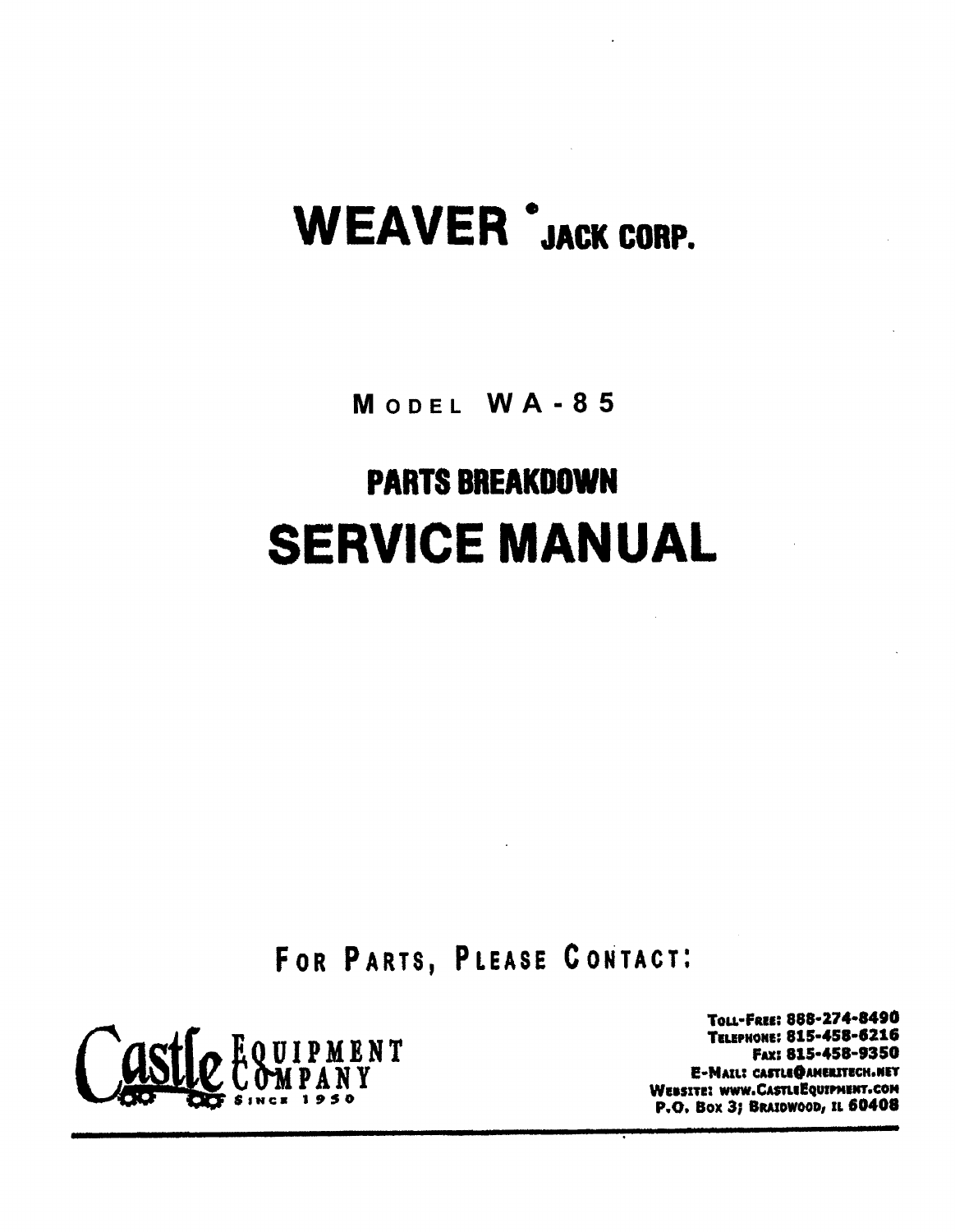### Parts List WA-85 WEAVER SUPER·GIANT LO·Hi·DRAULlC JACK (20 TON) Order All Parts by Number

### **FRAME AND LIFTING ARM ASSEMBLIES**

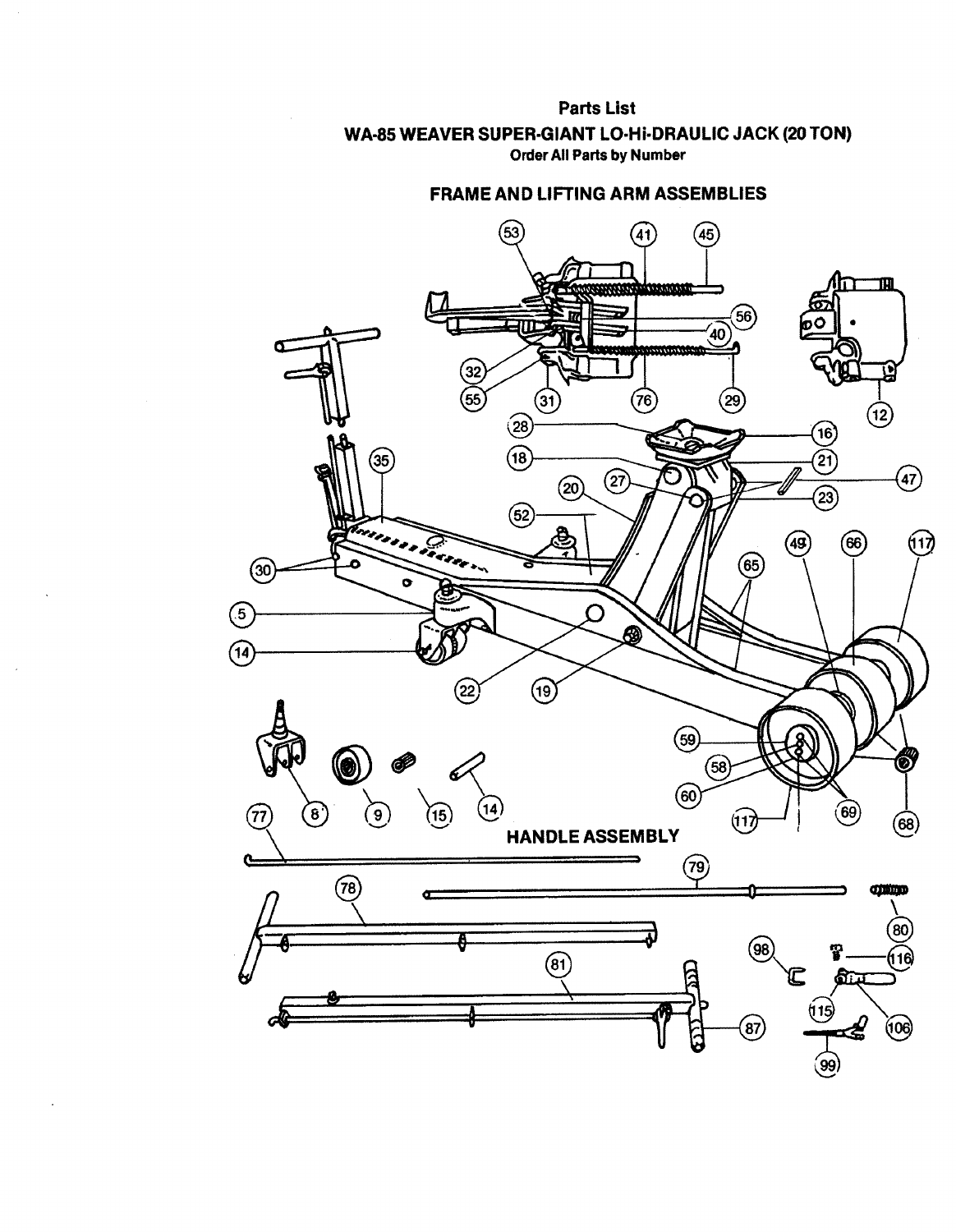### WA-85 WEAVER SUPER-GIANT LO-HI-DRAULIC JACK - Continued

**MISCELLANEOUS CASTINGS AND STEEL PARTS CUP LEATHERS, PACKING, GASKETS AND FOLLOWERS**

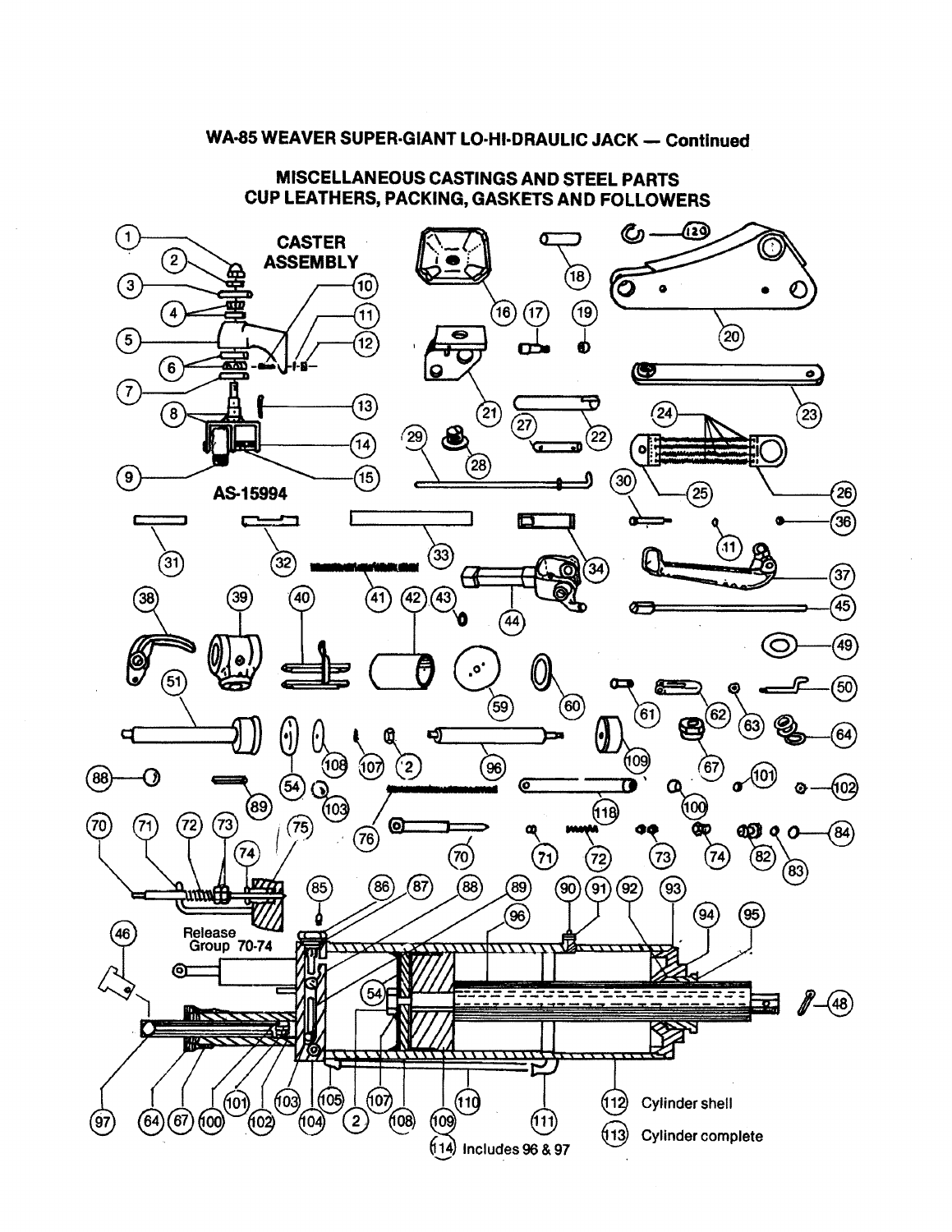### **WA-85 Repair Parts List**

| ltem | Part         |                               | ltem | Part          |                               |
|------|--------------|-------------------------------|------|---------------|-------------------------------|
| No.  | No.          | <b>Description</b>            | No.  | No.           | <b>Description</b>            |
|      | 1. S-6605    | Acorn Nut                     |      | 61. S-4710    | <b>Release Lever Pin</b>      |
|      | 2. S-2232    | Jam Nut                       |      | 62. S-5123    | <b>Release Yoke</b>           |
|      | 3. S-24650   | <b>Bearing Cap</b>            |      | 63. S-1863    | 5/16-24 Jam Nut               |
|      | 4. AS-15814  | <b>Upper Bearing Assembly</b> |      | 64. S-7412    | Packing                       |
|      | 5. M-2028    | <b>Caster Bracket</b>         |      | 65. AS-15930  | <b>Frame Assembly</b>         |
|      | 6. AS-15815  | <b>Lower Bearing Assembly</b> |      | 66. AS-16037  | <b>Center Wheel</b>           |
|      | 7. S-15429   | <b>Bearing Retainer</b>       |      | 67. M-1167    | <b>Packing Nut</b>            |
|      | 8. AS-15957  | <b>Caster Assembly</b>        |      | 68. S-11103   | <b>Front Roller Bearing</b>   |
|      | 9. M-1152    | <b>Caster Wheel</b>           |      | 69. S-1877    | 1/4 x 3/4 Cap Screw, Hx. H    |
|      | 10. S-4594   | Hex screw $1/2 \times 2.1/2$  |      | 70. S-21050   | <b>Release Valve</b>          |
|      | 11. S-1571   | 1/2 Lockwasher                |      | 71. S-5173    | <b>Valve Guide</b>            |
|      | 12. S-9522   | <b>1/2 Nut</b>                |      | 72. S-2591    | <b>Release Spring</b>         |
|      | 13. S-293    | <b>Cotter Pin</b>             |      | 73. S-1934    | Lock Nut 3/8                  |
|      | 14. S-15971  | <b>Caster Axle</b>            |      | 74. S-5176    | <b>Release Packing Nut</b>    |
|      | 15. S-15398  | Bearing                       |      | 75. AS-21052  | <b>Packing House Assembly</b> |
|      | 16. M-2043   | Saddle                        |      | 76. S-9786    | Comp. Spring                  |
|      | 17. S-15975  | <b>Shoulder Bolt</b>          |      | 77. S-5261    | <b>Release Rod</b>            |
|      | 18. S-15973  | <b>Saddle Bracket Pin</b>     |      | 78. AS-6660   | <b>Handle Shell</b>           |
|      | 19. S-15987  | <b>Castle Nut</b>             |      | 79. AS-6550   | <b>Lock Rod</b>               |
|      | 20. AS-15944 | <b>Lifting Arm</b>            |      | 80. S-2329    | Lock Rod Return Spring        |
|      | 21. AS-15950 | Saddle Bracket                |      | 81. AS-6545   | <b>Handle Assembly</b>        |
|      | 22. S-15974  | Lift Arm Pin                  |      | 82. S-21051   | <b>O-Ring Housing</b>         |
|      | 23. AS-15954 | Par. Link                     |      | 83. S-15047   | O-Ring                        |
|      | 24. S-16061  | Lift Arm Spring               |      | 84. S-17829   | O-Ring                        |
|      | 25. S-16059  | <b>Spring Retainer</b>        |      | 85. S-1805    | Pipe Plug                     |
|      | 26. S-16058  | <b>Spring Retainer</b>        |      | 86. S-16196   | <b>Ball Chamber Plug</b>      |
|      | 27. S-15972  | Par. Link Pin                 |      | 87. S-20886   | <b>Handle Grip</b>            |
|      | 28. S-16098  | <b>Saddle Screw</b>           |      | 88. S-5122    | 5/8 Ball                      |
|      | 29. S-27384  | <b>Spring Rod</b>             |      | 89. S-5355    | <b>Ball Weight</b>            |
|      | 30. S-7394   | <b>Tiecasting Bolt</b>        |      | 90. S-7026    | <b>Vent Plug</b>              |
|      | 31. S-6551   | <b>Tiecasting Pin</b>         |      | 91. S-5178    | <b>Pipe Plug</b>              |
|      | 32. S-6552   | Foot Pedal Pin                |      | 92. S-16022   | <b>Piston Packing</b>         |
|      | 33. S-15978  | Axle                          |      | 93. S-22964   | <b>Cylinder Cap Gasket</b>    |
|      | 34. S-15976  | <b>Crosshead Pin</b>          |      | 94. M-2041    | <b>Cylinder Cap</b>           |
|      | 35. AS-16051 | <b>Cover Plate</b>            |      | 95. M-2042    | <b>Packing Nut</b>            |
|      | 36. S-508    | Hex Nut 1/2                   |      | 96. S-15969   | <b>Piston Rod</b>             |
|      | 37. M-1416   | <b>Foot Pedal</b>             |      | 97. S-24497   | <b>Pump Piston Rod</b>        |
|      | 38. M-1148   | <b>Release Lever</b>          | 98.  | S-7075        | <b>Release Lock</b>           |
|      | 39. M-2045   | Crosshead                     |      | 99. AS-22107  | <b>Release Lever Assembly</b> |
|      | 40. AS-16039 | Pump Bracket or M-2237        |      | 100. S-24648  | Pump Cup                      |
|      | 41. S-1365   | Comp. Spring                  |      | 101. S-7413   | <b>Pump Cup Washer</b>        |
|      | 42. S-15996  | Lift Arm Bushing              |      | 102. S-1863   | <b>Hex Nut</b>                |
|      | 43. S-5125   | <b>Aluminum Washer</b>        |      | 103. S-3282   | <b>7/16 Ball</b>              |
|      | 44. M-1414   | <b>Handle Yoke</b>            |      | 104. S-5652   | 3/8 Pipe Plug                 |
|      | 45. AS-20495 | Yoke Return Rod               |      | $105. S-2$    | <b>Line Connector</b>         |
|      | 46. S-6549   | Pin                           |      | 106. M-1157   | <b>Release Lever</b>          |
|      | 47. S-794    | Cotter Pin 3/16 x 1-1/2       |      | 107. S-3010   | 3/4 Int. Lockwasher           |
|      | 48. S-3234   | Cotter Pin 3/16 x 2-1/2       |      | 108. S-15968  | <b>Ram Cup Washer</b>         |
|      | 49. S-5200   | Inside Hub Washer             |      | 109. M-2167   | Ram Head                      |
|      | 50. S-16070  | Release Pull Lever            |      | 110. S-3      | <b>Return Line</b>            |
|      | 51. AS-16054 | <b>Piston Rod Assembly</b>    |      | 111. S-4      | <b>Line Connector Elbow</b>   |
|      | 52. S-16032  | Name Plate                    |      | 112. AS-15962 | <b>Cylinder Shell</b>         |
|      | 53. S-23872  | 1/4-20 Sq. Hd. Set Screw      |      | 113. AS-15961 | <b>Cylinder Complete</b>      |
|      | 54. S-16023  | <b>Piston Cup</b>             |      | 114. AS-15965 | <b>Ram Head Assembly</b>      |
|      | 55. S-15694  | <b>Roll Pin</b>               |      | 115. S-23689  | Roll Pin 1/4 x 1/2            |
|      | 56. S-6586   | <b>Release Lever Pin</b>      |      | 116. S-5098   | 1/4-20 Sq. Hd. Set Screw      |
|      | 57. M-1423   | <b>Tie Casting</b>            |      | 117. AS-12588 | <b>Front Wheel</b>            |
|      | 58. S-5096   | <b>Grease Fitting</b>         |      | 118. AS-24498 | <b>Pump Rod Assembly</b>      |
|      | 59. S-9147   | <b>Wheel Bearing Cover</b>    |      | 119. S-543    | 1/4 Lock Washer               |
|      | 60. S-9149   | Inside Wheel Washer           |      | 120. S-25661  | <b>Bearing Spacer</b>         |

*Description* ease Lever Pin ease Yoke 6-24 Jam Nut cking ime Assembly nter Wheel cking Nut ont Roller Bearing x 3/4 Cap Screw, Hx. Hd. lease Valve **Ive Guide** lease Spring  $ck$  Nut  $3/8$ lease Packing Nut cking House Assembly mp. Spring lease Rod ndle Shell Lock Rod ck Rod Return Spring Indle Assembly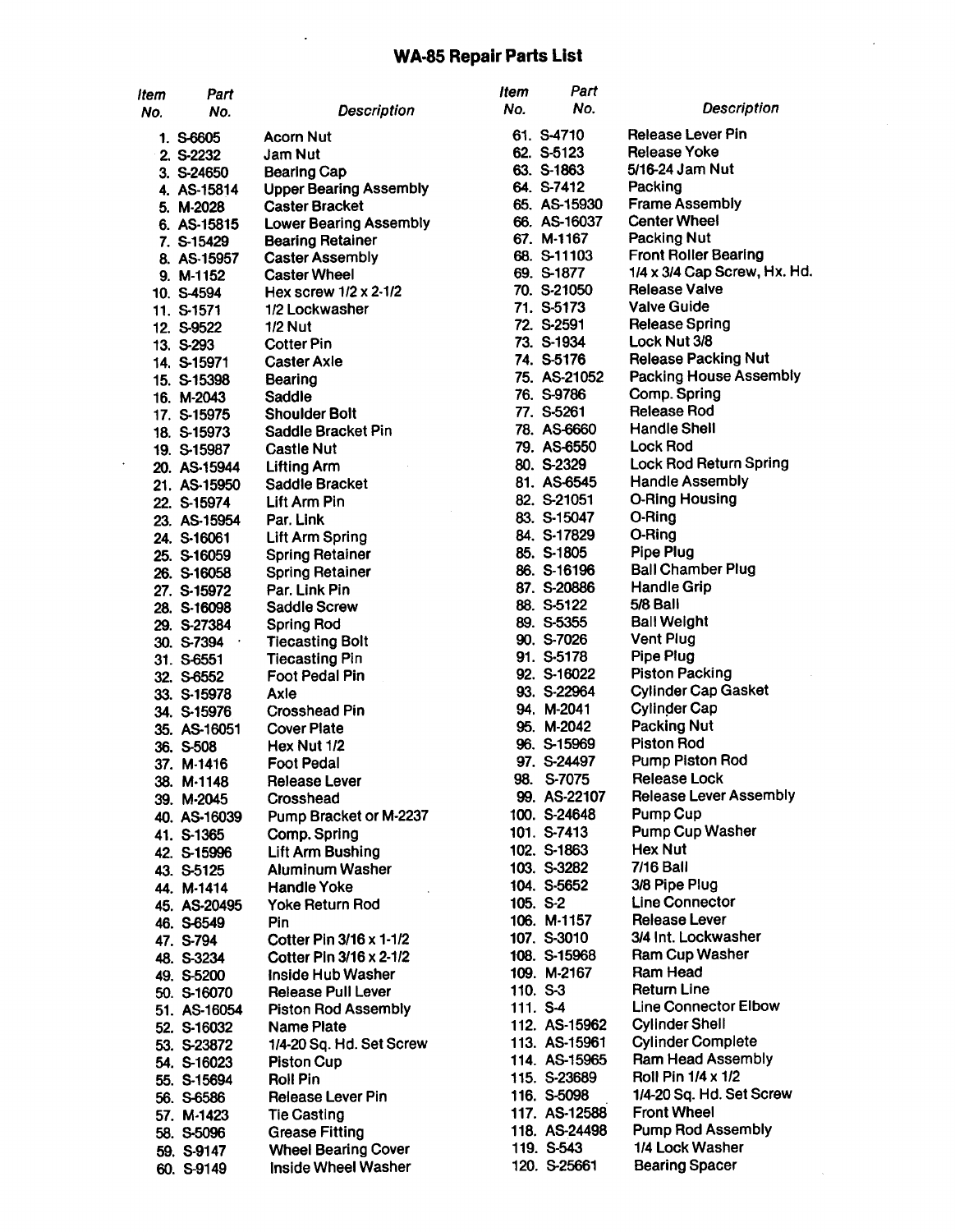## **KJ-l09 Seal Kit**

# **For Weaver WA-85 20 Ton Jack**

# **Contains:**

| S-5122  | Ball                       |
|---------|----------------------------|
| S-3282  | Ball                       |
| S-15047 | O Ring                     |
| S-17829 | O Ring                     |
| S-16022 | Piston Rod Packing (3)     |
| S-16023 | <b>Piston Cup</b>          |
| S-22964 | <b>Cylinder Cap Gasket</b> |
| S-7412  | Packing (3)                |
| S-3083  | Cotter Pin                 |
| S-5125  | <b>Aluminum Gasket</b>     |
| S-24648 | <b>Pump Cup</b>            |

**Order part number:**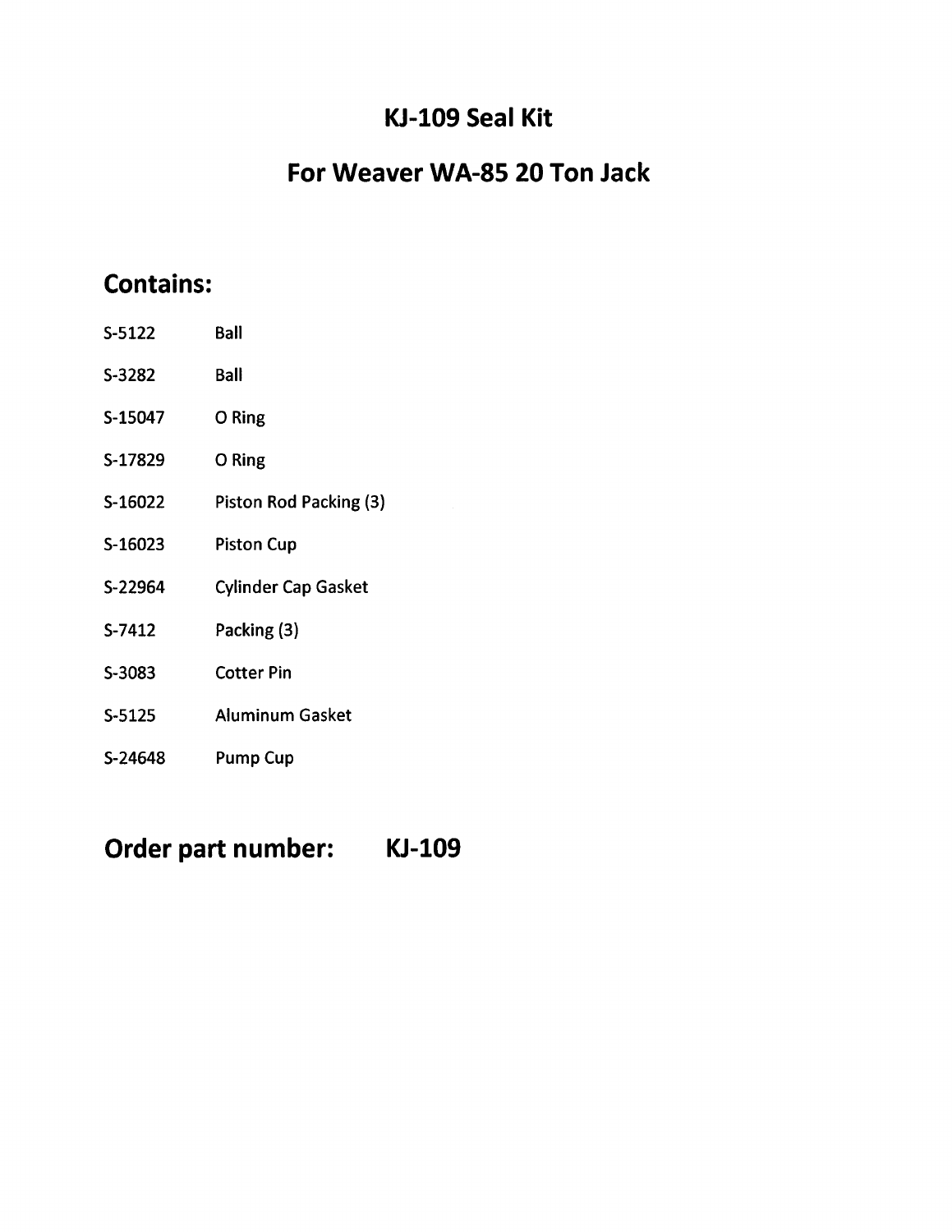

- 1. Check the handle set screw for tightness.
- 2. Remove and discard the vent filler plug. This Is very Important, as the vent hole must always be kept open so the jack can "breathe."

### To Operate

- 1. The jack is easily maneuvered by depressing the Handle Lock Lever until the lock rod engages one of the two handle positions, and then pivot· ing the jack on Its rear casters.
- 2. Place the Jack In position so that the saddle will engage an approved lifting area of the vehicle. The saddle is raised to the contact point by the foot pedal. Light loads may be raised by the foot pedal alone. On low clearance vehicles It Is often advantageous to operate the foot pedal by hand while watching to assure proper saddle contact. Surface on which jack rests should be fairly flat to prevent twisting of frame. Load should be centered in saddle.
- 3. Pump with handle for easy lifting. Do not attempt to raise jack beyond Its travel stops.
- 4. To lower the load, pull back gently on the release lever.
- 5. Becertain that area beneath vehicle Is clear before lowering vehicle. Always use the release lever lock to prevent unintentional operation of the release lever.

### **To Refill**

Remove the filler plug and with the saddle DOWN put In MIL·F·17111 011 until the level comes up to within 1/4" to 3/8" below filler hole. Overfilling causes <sup>011</sup> to spurt out the vent hole as jack Is lowered, or may prevent jack from lowering<br>properly, insufficient oil causes jack to lift only part way. Always be sure to put in oil only when the way. Always be sure to put In <sup>011</sup> only when the saddle Is down. Be careful not to let any dirt get into the reservoir while the Filler Plug Is out.

### **To Service**

- 1. Keep all working parts thoroughly lubricated.
- 2. Packing nuts at the piston and pump plunger should be kept moderately tight. These packlngs are NOT under high pressure, and should only be tight enough to prevent leakage.
- 3. Ball valve may be removed for Inspection and cleaning by removing the Ball Chamber Plug and turning the Jack on Its side, allowing the ball to roll out.

IMPORTANT: Whenever It Is necessary to loosen or remove the Ball Chamber Plug, the gasket should be replaced with a new one. 011 leakage at this point is usually caused by trying to use an old gasket over again.

- 4. If pumping falls to raise the rated load, the lower ball valve Is leaking, and It should be Inspected for dirt or other obstruction. Also check for proper oil level.
- 5. If the load raises on the down stroke of the handle and Immediately settles back, forcing the handle up, it shows the upper ball valve is leaking.

*WARNING: Always use stands to support vehicle* before attempting under vehicle repairs or Inspections.

### To Relieve When Air-Bound

1. Should the 011 supply run too low, the jack may become alr·bound and work on only a half stroke of the handle. Fill the jack with oil, raise the saddle, and then lower the saddle while holding the foot pedal depressed. This will flush out any air In the system, and excess 011 may run out ot the vent. Be sure jack Is properly filled with <sup>011</sup> before putting It back In service. 011 should cover piston rod.